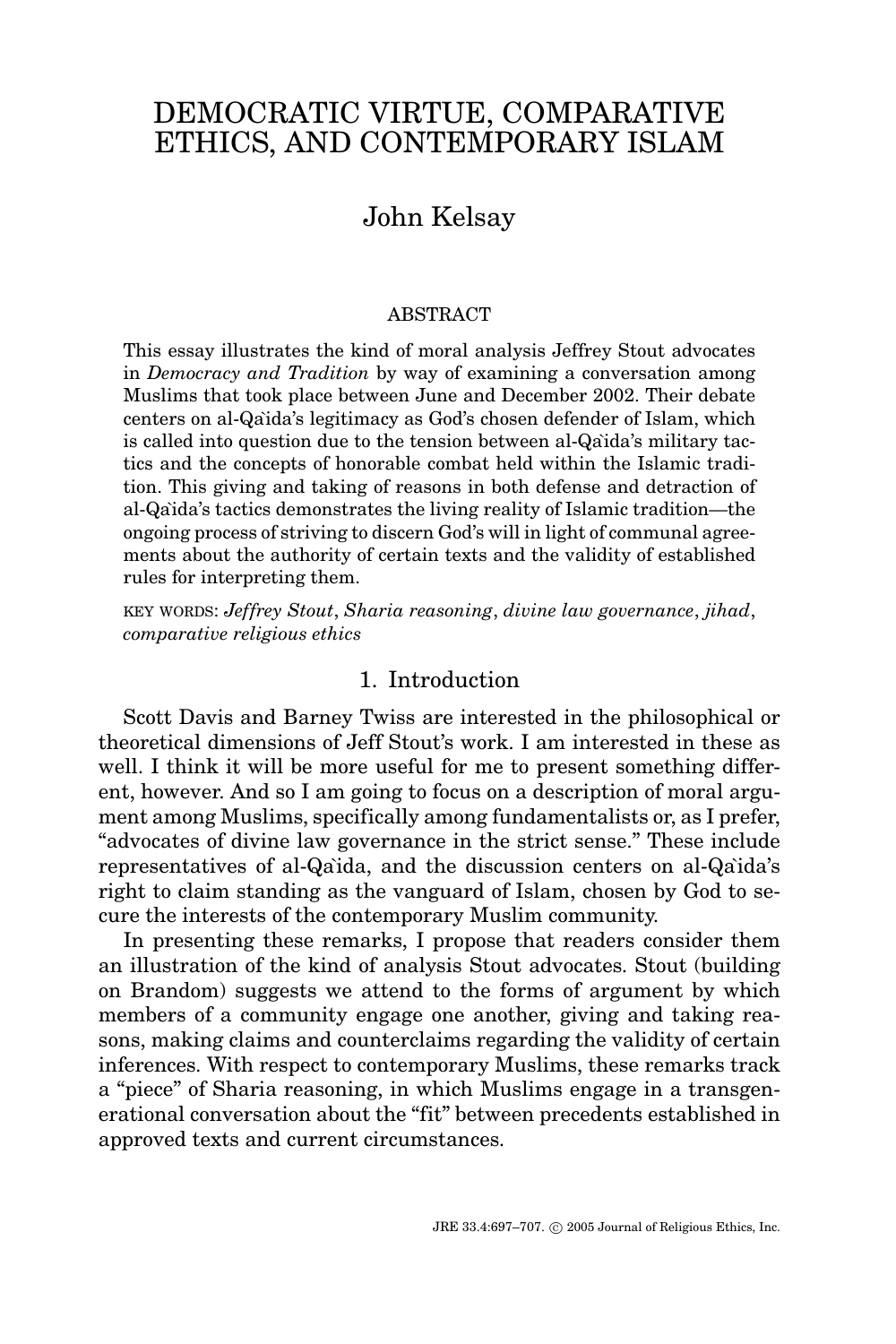I do not have much space, and want to get down to describing four moments in a conversation among Muslims that took place between June and December 2002. I would like to suggest, though, that one of the virtues of Stout's approach is to remind us that comparison is nothing weird or strange. Comparison is an activity in which ordinary people engage every day. Correlatively, the comparative study of religious ethics does not need an elaborate theory, for example of the type intended to prove that comparison is possible. The comparative study of religious ethics is simply an academic form of the everyday phenomenon by which people compare and contrast styles of reasoning, forms of life, notions of the good, and so on. We are much in need of attention to the different ways people go about this, and of careful reflection on what makes for good, or useful comparisons. For example, we need to talk thoughtfully about the phenomenon of invidious comparison, which it seems is always with us. We need, as well, to talk about comparisons that flatten or reduce disagreement in the service of avoiding conflict. But we do not need theories that will make comparison possible. We need ways to talk about the purposes comparison serves.

For Stout, comparison is an aspect of democratic citizenship. One might even say it is a constitutive aspect of democratic virtue. It would be useful for Stout to elaborate on that notion. Among other things, it seems that this way of putting things would mean that Barney Twiss's suggestion, that Stout sees comparative ethics as a way of resolving conflict, is not quite right (Twiss 2005, 653). Indeed, it may be that comparative ethics is a way of engaging in healthy conflict. At the very least, one would not say, on my account of Stout's proposal, that comparison requires justification in terms of its contribution to conflict resolution. Instead, one would say that comparison, in the sense that involves listening carefully to others, interpreting them as reason-givers like oneself and one's near companions, arguing with them in the spirit of fellow seekers, and with the possibility of personal and social expansion, is characteristic of a "democratic individual."

### 2. Contemporary Islam and the Sharia System<sup>1</sup>

For now, I propose that we listen to Muslims. The heart of these remarks, as noted, is a depiction of four moments in a conversation among advocates of divine law governance in the strict sense. The subject is al-Qa`ida's claim to represent the Islamic tradition. As such, the argument is a debate about the Sharia, a term usually rendered as "divine law," but

<sup>&</sup>lt;sup>1</sup> What follows is a very terse summation of material presented at greater length, and in other forms, in Kelsay 2003a, b, and c, as well as Kelsay 2002.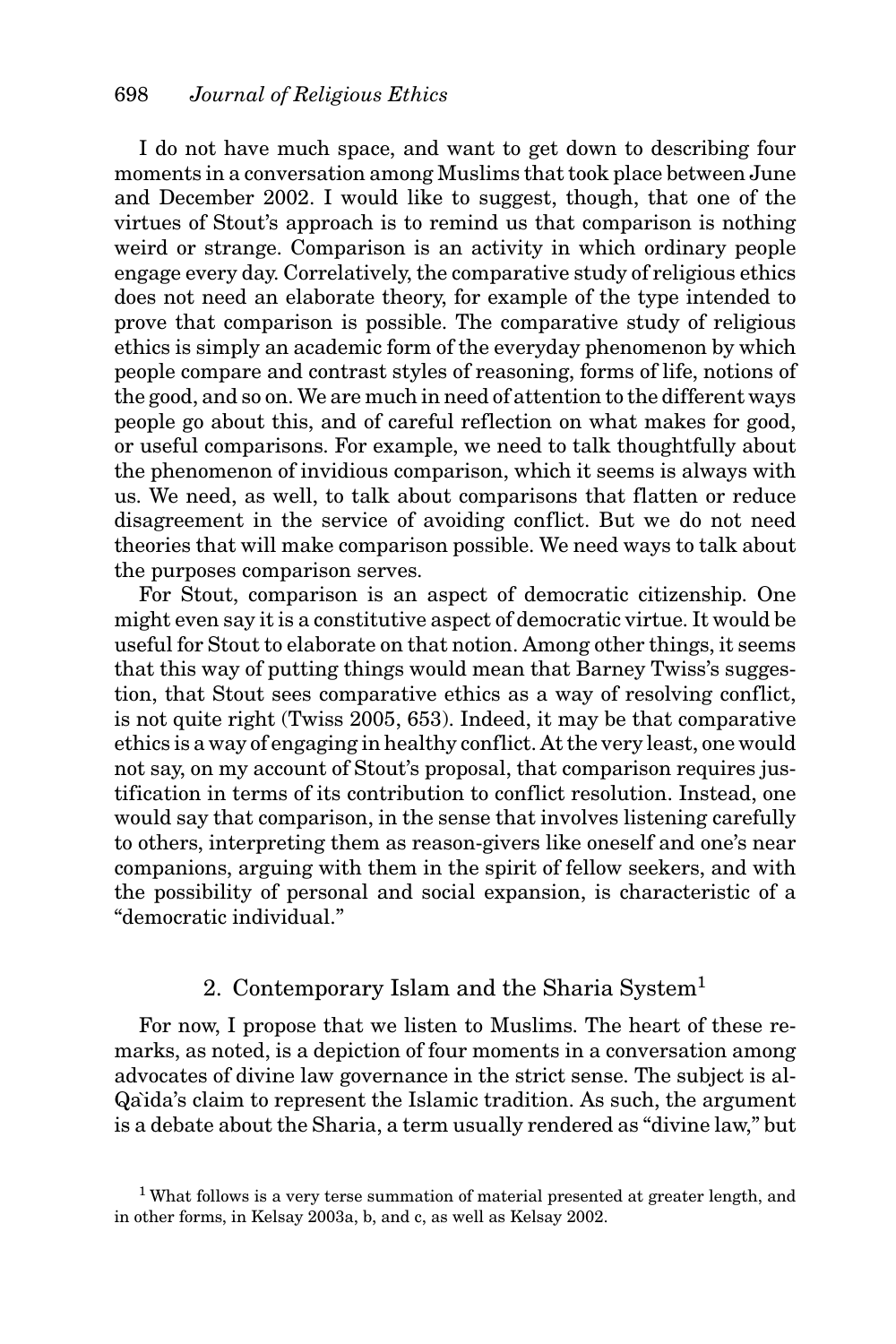more literally meaning "the path that leads to happiness" in this world and the next.

Arguments about the Sharia proceed on the basis of communal agreements, first, that certain texts establish precedents or "signs" with respect to the path. Second, such agreements set rules for the interpretation of the aforementioned texts. The purpose of argument is to "comprehend" divine guidance by establishing a fit between current circumstances and textual precedents. Historically, it must be said, argument pertaining to the Sharia was the preserve of specialists. Over the last 150 years, however, the Sharia reasoning has become a framework for public discourse, so that nonspecialists feel free to issue opinions and participate in the argument.

With respect to these remarks, the precedents at stake relate to (1) the duty to establish a just political order, and (2) notions of honorable combat. The first has been central to the Sharia argument since the demise of the Ottoman rulers in 1924. One side insists that justice requires an Islamic State, in the sense of a political regime dedicated (a) to the establishment of Islam as the state religion, and (b) to the implementation of divine law, in the sense that policies are clearly derived from textual precedents. The other side argues that God fills the earth, that wisdom is worthy of respect wherever one finds it, and thus that a just political order is one in which policies may be described as consistent with Islamic values. As indicated above, I classify the former as the position taken by "advocates of divine law in the strict sense"; I usually think of the latter as "pluralists."

The conversation I shall describe below involves the advocates of divine law governance in the strict sense. All of them agree that an Islamic State is required, and they further agree that this phrase indicates a political regime dedicated to propositions (a) and (b), as outlined above. They are concerned about al-Qa`ida's claim to status as the vanguard of Islam for the establishment of an Islamic State, however. In particular, they are concerned about al-Qa`ida's adherence to notions of honorable combat; if you will, to the Islamic analogue to the just war tradition. The Sharia reasoning on matters of fighting reveres the saying of the Prophet: "Do not cheat or commit treachery. Do not mutilate anyone, nor should you kill children" (*Sahih Muslim*, "Book of the Holy Struggle," report 1731). Herewith, then, is an account of arguments between the advocates of divine law governance with respect to al-Qa`ida's tactics.

June 7, 2002: An al-Qa`ida spokesperson named Sulayman abu Ghayth publishes an article entitled "In the Shadow of the Lances" on the internet.<sup>2</sup> Abu Ghayth (who had become well-known for several statements

 $2$  Abu Ghayth's article (Abu Ghayth, 2002) was originally published at www.alneda.com, which at the time was a frequent location for al-Qa`ida-related postings. The website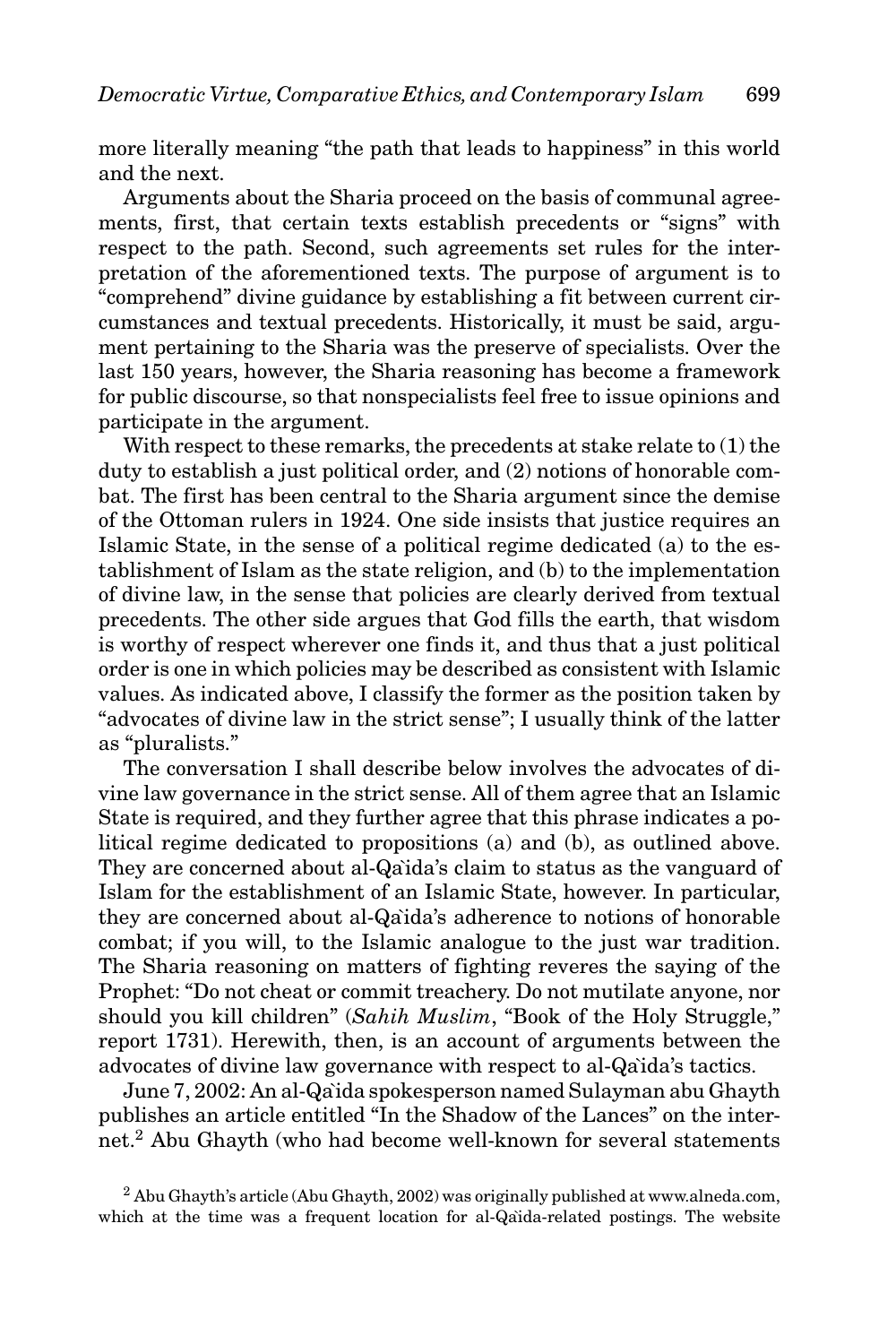following 9/11 and the beginning of U.S.-led action in Afghanistan) begins by indicating his purpose, to address the Muslim community and make sure it understands al-Qa`ida's arguments:

Perhaps the Islamic community is waiting for one al-Qaida man to come out and clear up the many questions that accompany any communique,´ message, or picture [concerning 9/11], to know the truth, the motives, and the goals behind conflict with the Great Idol of our generation.

Abu Ghayth's article develops in accord with this purpose. It is a defense of al-Qa`ida's program of fighting against the United States and its allies. He lists a number of reasons that justify such fighting. For example:

America is the head of heresy in our modern world, and it leads an infidel democratic regime that is based upon separation of religion and state and on ruling the people by the people via legislating laws that contradict the way of God and permit that which God has prohibited. This compels the other countries to act in accordance with the same laws in the same ways...and punishes any country [that resists] by besieging it, and then by boycotting it. In so doing, [America] seeks to impose on the world a religion that is not God's.

The United States, then, is a prime example of an unjust state, since it is not governed by divine law. Its injustice is compounded by the fact that it seeks to export this form of government. And, as we come to understand, the injustice of the United States is expressed by its willingness to use or to support the use of military force against those who would choose another model for political order. Abu Ghayth lists various places in which this is so: Palestine, Iraq, Afghanistan, Somalia, Sudan, the Philippines, Indonesia, Kashmir, and others. In many of the cases, he cites a number indicating (as he takes it) the number of innocents killed. This is critical to the argument. For Abu Ghayth wants ultimately to justify not only armed resistance to the United States and its allies, but the kind of armed resistance advocated by the leaders of al-Qa`ida's and related groups in the 1998 *Declaration on armed struggle against Jews and Crusaders*. In that document, Usama bin Ladin and others argued that fighting against Americans and their allies, "civilians and soldiers" is a duty for each and every Muslim able to do so. In other words, al-Qa`ida's strategy involves deliberate attacks on civilian, as well as military targets. Abu Ghayth wants to provide a justification for this:

changes URLs frequently, however, so that it is difficult to locate. A convenient translation of portions of the article is available at the website of the Middle East Media Research Institute, http://www.memri.org, where it is entry No. 388 in the "Special Dispatch Series." I quote from MEMRI's translation, with very slight alterations.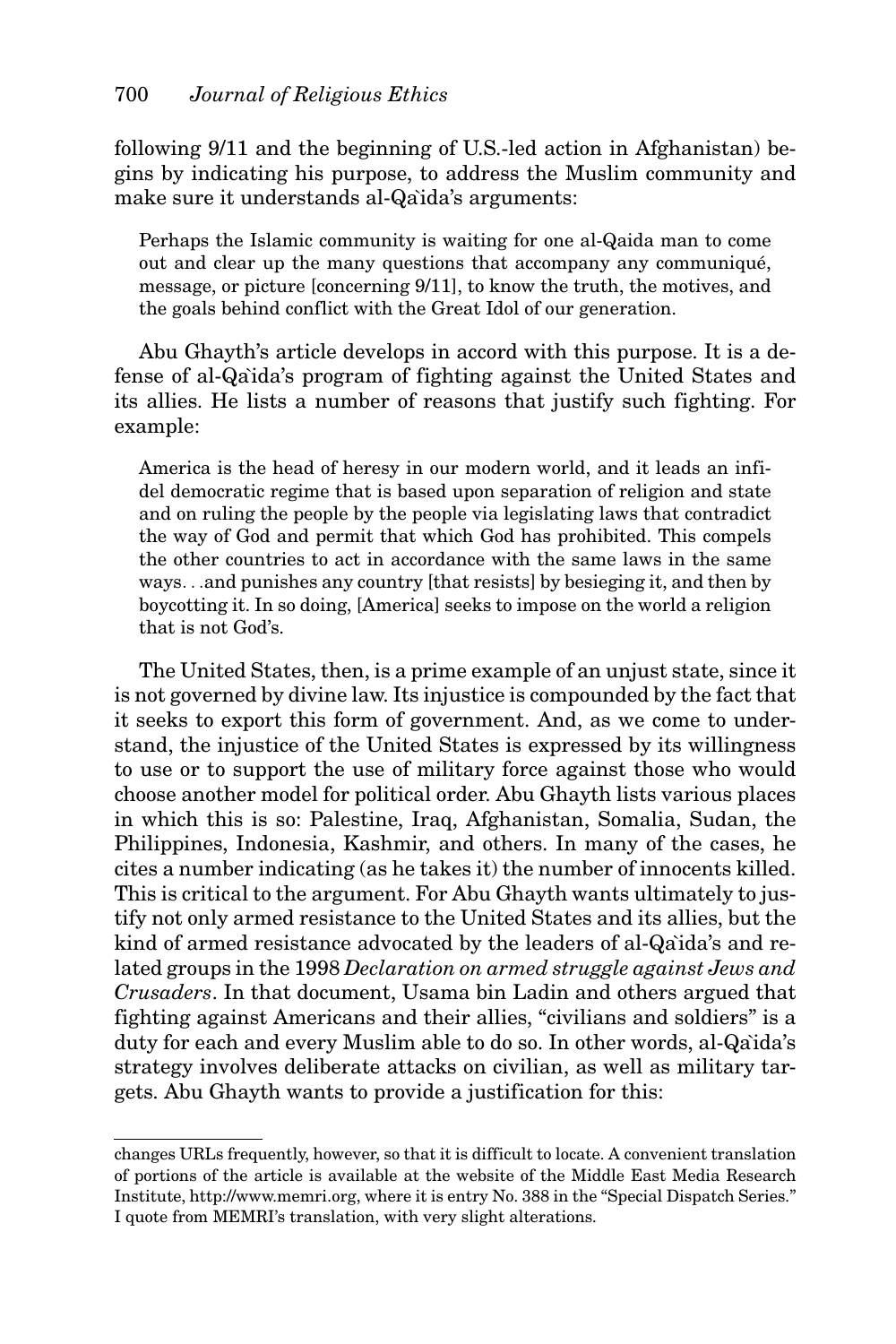God said, "One who attacks you, attack as he attacked you," and also, "The reward of evil is a similar evil," and also "When you are punished, punish as you have been punished" [see Qur'an 2: 190a, 194].

These Qur'anic citations, as interpreted by recognized religious scholars, establish a right of reciprocal justice. According to this notion, victims of injustice have the right to inflict damage on those responsible for their suffering, in a manner proportionate to the harm suffered. According to this line of thought, the numbers of innocents killed by the United States suggests that:

We [Muslims] have not reached parity with them. We have the right to kill 4 million Americans, 2 million of them children, and to exile twice as many and wound and cripple hundreds of thousands.

It is important to note that Abu Ghayth stipulates that the damage inflicted by the United States and its allies is both "direct and indirect." For his purposes, the distinction does not matter. Those who suffer have the right to inflict damage proportionate to their losses. And this, he writes, is the only way to deal with the United States:

America knows only the language of force. This is the only way to stop it and make it take its hands off the Muslims and their affairs. America does not know the language of dialogue or the language of peaceful coexistence! America is kept at bay by blood alone.

Abu Ghayth's article provides an important defense of al-Qa`ida tactics. Other Muslims are not persuaded, however. And thus I turn to a second moment in a recent conversation about Islam and fighting.

July 10, 2002: The television network al-Jazeera interviewed a wellknown Saudi religious scholar and dissident, Shaykh Muhsin al-Awaji.<sup>3</sup> Two other dissidents joined by telephone. All three had served time in Saudi prisons for criticism of the royal family and its policies of cooperation with the United States during, and especially following Operations Desert Shield and Desert Storm in 1990–91. None of the three is friendly to the U.S. policies with respect to historically Muslim states. Indeed, they are in favor of armed resistance to the U.S. aggression, and approve the use of martyrdom operations.

The conversation then turns to Usama bin Ladin. Since the three scholars agree with al-Qa`ida on the necessity of governance by divine law, and further on the justice of resistance to the United States and its allies, it is most interesting that they indicate that, after initial approval

<sup>3</sup> Again, a convenient translation of portions of the transcript (Al-Awaji 2002) may be found at http://www.memri.org; Special Dispatch Series, entry number 400. Quotes are from the MEMRI translation.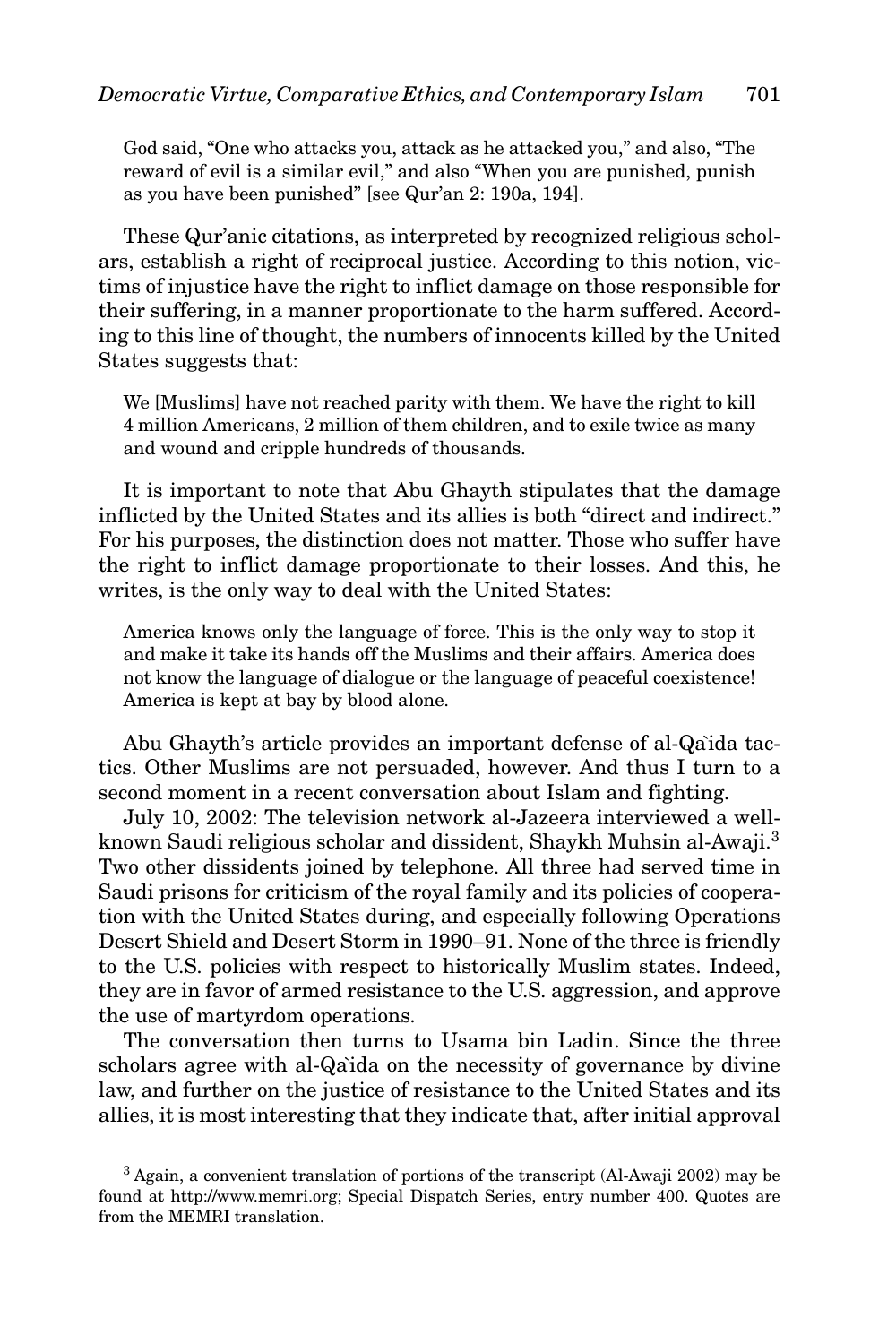of bin Ladin, they and many others have changed their opinion. Shaykh al-Awaji says:

In the past, when he was fighting the Russians in Afghanistan, bin Ladin was the greatest of jihad warriors, in the eyes of the Saudi people and in the eyes of the Saudi government. He and the others went to Afghanistan with official support, and the support of the learned [the *ulama* or religious scholars].

In some ways, this positive assessment of bin Ladin still holds:

What the Saudis like best about bin Ladin is his asceticism. When the Saudi compares bin Ladin to any child of wealthy parents, he sees that bin Ladin left behind the pleasures of the hotels for the foxholes of jihad, while others compete among themselves for the wealth and palaces of this world.

Nevertheless, this positive judgment must now be qualified, because of al-Qa`ida's tactics. Bin Ladin is guilty of spreading discord among Muslims. He labels people as heretics when he has no proof, and some al-Qa`ida's operations bring harm to Muslims. Bin Ladin and his colleagues also violate the Islamic norms of honorable combat, and this is an important reason for qualifying earlier, positive assessments:

[H]e and those with him target innocent people, and I refer to the innocents on the face of the entire earth, of every religion and color, and in every region.

Recalling Islamic tradition on these matters, one cannot help but think of the saying of the Prophet: "Do not cheat or commit treachery. Do not mutilate anyone or kill children [or other noncombatants]." Shaykh al-Awaji is far from approving of Abu Ghayth's (or al-Qa`ida's) notion of reciprocal justice. For him (and for those joining him on the show, since they indicate agreement with all of his points on this matter), Muslims are to fight with honor. This means, among other things, that they are not to engage in direct attacks on noncombatants.

We should not forget that Shaykh al-Awaji and his colleagues agree with much of al-Qa`ida's program. As I have said, they are not favorably disposed to U.S. policies in the Middle East and elsewhere. The point is that they want to see Muslims fight according to traditional norms.

September 2002: A different kind of criticism was articulated a few months later by Shaykh Umar Bakri Muhammad of al-Muhajiroun ("The Emigres"), a fundamentalist group based in the United Kingdom. Shaykh Umar's tract, *Jihad: The Method for Khilafah?* appeared at the group's website www.almuhajiroun.com (Muhammad 2002).<sup>4</sup> While hardly an

<sup>4</sup> This site was accessed in late 2002, but it is currently inoperative.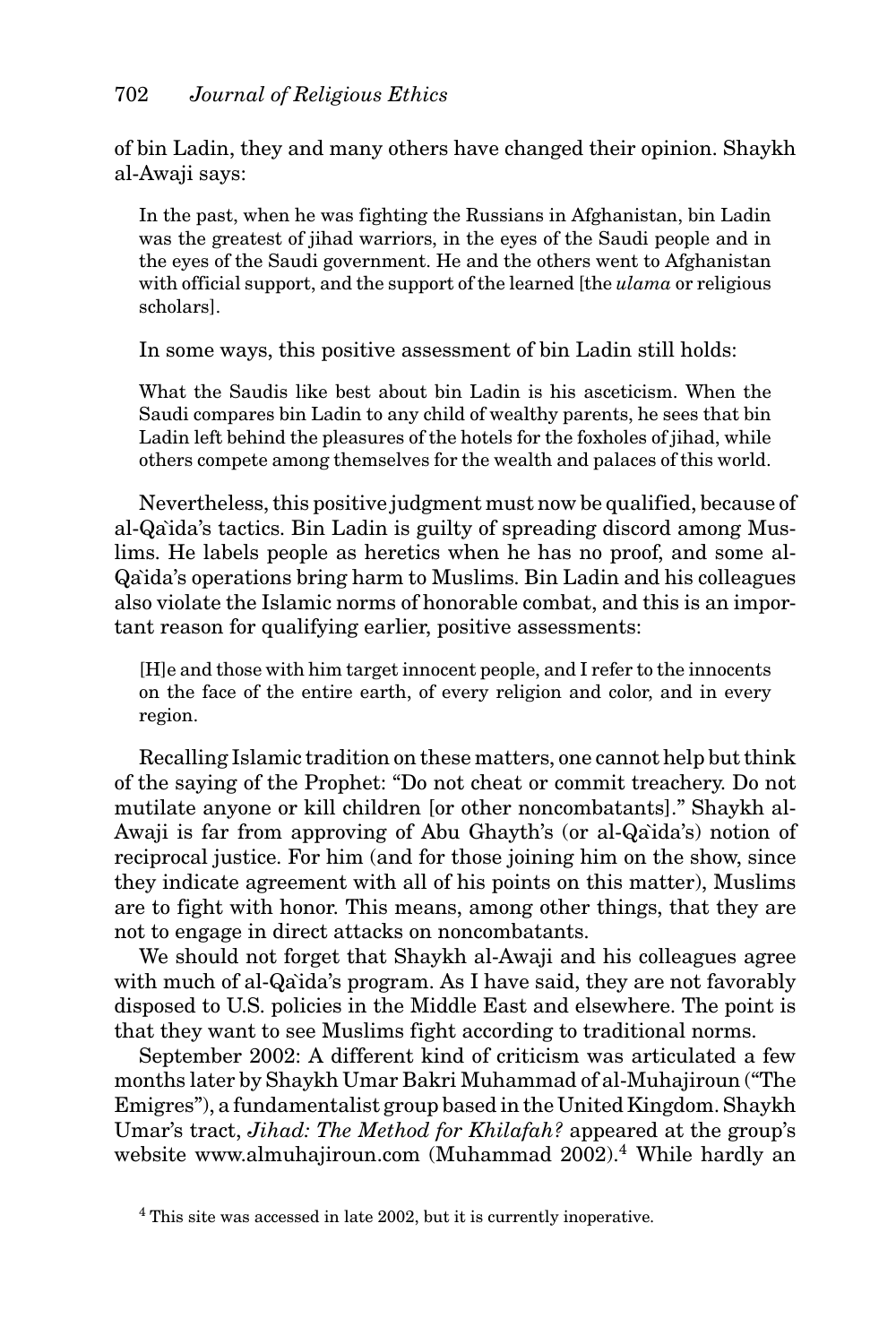elegant piece of work, and thus difficult to read, this tract attempts to evaluate the place of armed struggle in the attempt to found a state governed by divine law. The author then discusses the nature and place of armed resistance in contemporary contexts.

According to Shaykh Umar, *jihad*, in the sense of "armed struggle," is a term reserved for fighting authorized by an established Islamic government. This is the sense of the reference to *khilafah* in his title. Literally, the term suggests "succession" to the Prophet Muhammad. Shaykh Umar uses the term as a designation for Islamic government. His discussion reiterates one of the great themes of Islamic political thought, that is, the necessity that justice be embodied in a political order. And, as he indicates, when this political order is in place, it should seek to extend its influence by appropriate means. These can and should include honorable combat.

For the last eighty years, the kind of authority indicated by the term *khilafah* has been absent from political life. This fact sets the context for the rest of Shaykh Umar's argument. Muslims are required to work to change this situation, and to establish *khilafah*. To that end, may or should they engage in *jihad*? The answer is no, first of all because of the nature of the concept. *Jihad* designates fighting that occurs under the auspices of an established government. By definition, then, fighting that takes place apart from such a government's authorization cannot be *jihad*. To this definitional "no" Shaykh Umar adds a second reason: Islamic political thought requires that authority be legitimate, in the sense of established through a process of consultation and assent. The submission of Muslims to an authority thus ought not be compelled. An Islamic government should be established through persuasion.

Shaykh Umar indicates that the process of consultation and assent may be conducted in a number of ways. He then moves to a discussion of contemporary resistance among Muslims. In his view, the Muslim community is in a kind of political twilight zone. Without a duly constituted *khilafah*, there can be no fighting worthy of the title *jihad*. Yet Muslims are in need of defense, in Chechnya, Kashmir, and other locations. What are they to do?

As Shaykh Umar has it, Islam recognizes a right of extended selfdefense. Everyone has the right to defend his/her own life, liberty, and property. Everyone also has the right, and in some sense the duty to defend the lives, liberties, and properties of others who are victims of aggression. This kind of fighting is called *qital*, a word that quite literally indicates "fighting" or "killing." Where Muslims are under attack, their coreligionists around the globe may and should come to their defense. When they do, however, they should understand that fighting is delimited, first in terms of its goals. *Qital* is not*jihad*. As such, it is not a proper means of establishing an Islamic government. Second, *qital* is limited in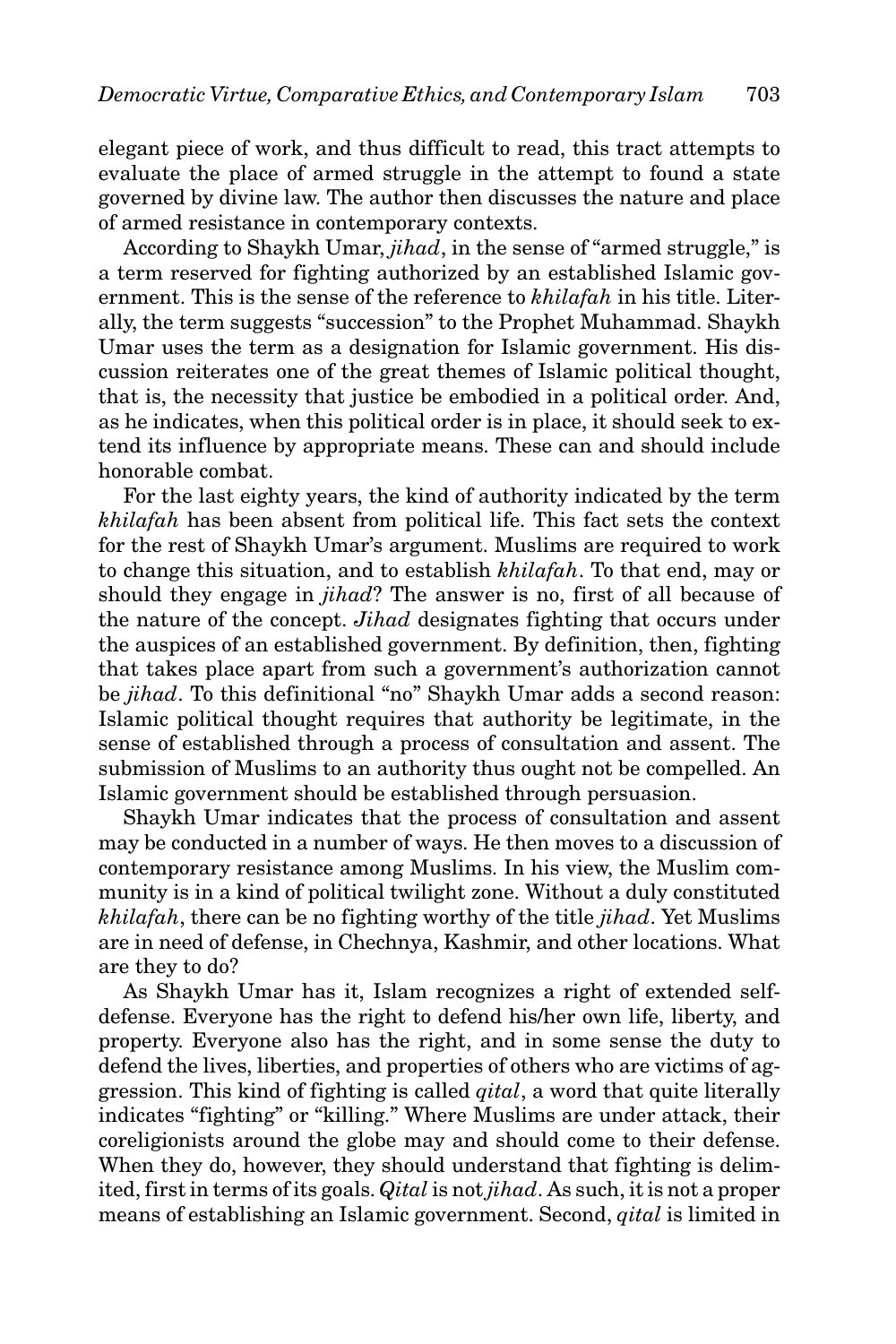its means. Interestingly, in this *qital* and *jihad* are similar, since both are governed by norms of honorable combat, or as Shaykh Umar puts it, by the "pro-life" values of the Prophet Muhammad: "not killing women and children, not killing the elderly or monks, not targeting the trees or animals *...*foreign forces occupying Muslim lands are legitimate targets and we are obliged to liberate Muslim land from such occupation and to co-operate with each other in the process, and can even target their embassies and military bases. *...*" Tactics that involve direct attacks on noncombatants are ruled out, however.

Shaykh Umar's argument challenges al-Qa`ida's approach at a number of points. Most important for our purposes, however, is the stipulation that even defensive fighting, which almost by definition involves coming to the aid of Muslims in emergency or near emergency conditions, should be governed by norms of honorable combat. It's not surprising, given arguments like this, that the leadership of al-Qa`ida would respond.

November 2002: Usama bin Ladin, or someone writing in his name, published a "Letter to America" responding to Muslim and non-Muslim criticisms of al-Qa`ida.<sup>5</sup> The first part of the "Letter" is a list of reasons for fighting against the United States and its allies. The grievances are familiar. On this point, the "Letter" restates and extends grievances outlined in earlier documents, not least Sulayman Abu Ghayth's internet article (above).

The second part of the text moves to the question of tactics:

You may then dispute that all the above does not justify aggression against civilians, for crimes they did not commit and offenses in which they did not partake.

The concern here is clearly with arguments that al-Qa`ida tactics violate norms of honorable combat. The author of "Letter" does not accept these. Two counterarguments are cited in justification of a policy of attacking civilians as well as soldiers. First, the United States claims to be a democracy:

Therefore, the American people are the ones who choose their government by way of their own free will; a choice which stems from their agreement to its policies. ... The American people have the ability and choice to refuse the policies of their government and even to change it if they want.

Second (and in a way reminiscent of Abu Ghayth's argument), the author cites the *lex talionis*:

<sup>5</sup> Translation available at http://observer.guardian.co.uk/worldview/story/0,11581, 845725,00.html. Quotes are from this source (Bin Laden 2002).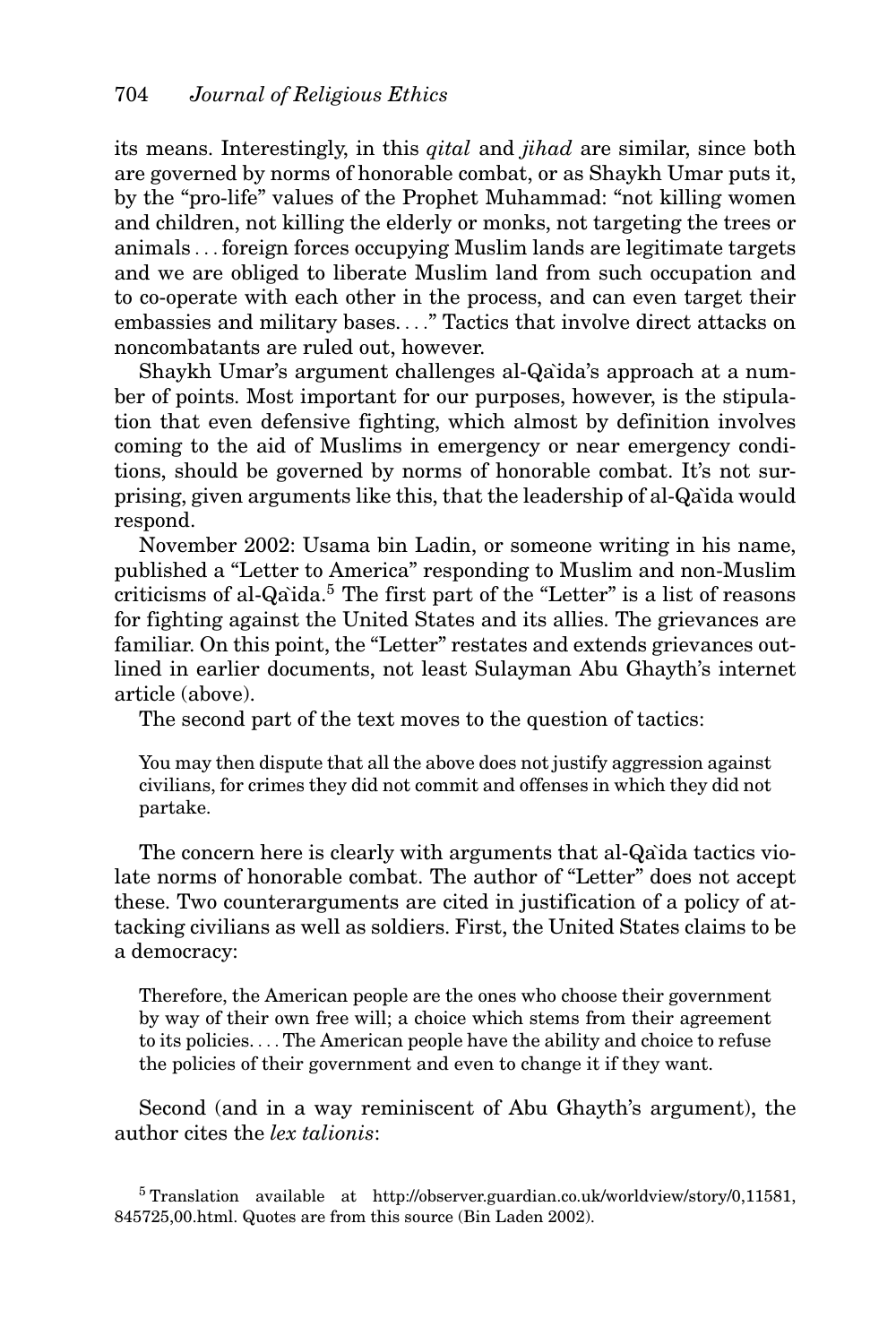God, the Almighty, legislated the permission and the option to take revenge. Thus, if we are attacked, then we have the right to attack back. Whoever has destroyed our villages and towns, then we have the right to destroy their villages and towns. Whoever has stolen our wealth, then we have the right to destroy their economy. And whoever has killed our civilians, then we have the right to kill theirs.

Harm suffered may be avenged by the infliction of damage proportionate to the original harm. Muslims have the right to kill U.S. and other "enemy" civilians, because the United States and its allies engage in actions that kill civilians on the Muslim side.

## 3. Concluding Remarks

What are we to make of this exchange? Primarily, I think it is important to know that such conversations take place. The post-September 11 discussion of Islam and fighting tends to swing between two assertions: Either Islam has nothing to do with fighting of this type, or Islam has everything to do with it. Neither of these assertions is accurate. Neither catches the sense of Islamic tradition as a living reality, in which human responsibility is construed as a process of discerning God's will in particular circumstances by reading agreed-upon texts and reasoning according to the established rules. To put it bluntly: In the Sharia vision, human responsibility is constituted by participation in an ordered process involving the giving and taking of reasons. In that light, it is important to get a sense of the conversations Muslims have about political justice and honorable combat.

Having said that, who won this argument? In one sense, that question must remain open—that is, in the sense that the argument is continuing.<sup>6</sup> The tactics advocated by al-Qa`ida clearly raise important questions regarding the contemporary purchase of traditional notions of honorable combat. In another sense, however, the answer is clear enough. There is ample evidence of a gap between al-Qa`ida's *jihad* and the Islamic

<sup>6</sup> As I put the finishing touches on these remarks, an election in Iraq reiterates some of the most salient features of the argument. For example, Abu Musab al-Zarqawi's various statements reiterate themes presented by Sulayman Abu Ghayth and other representatives of al-Qa`ida, while opinions attributed to Abu Muhammad al-Maqdisi echo the views advanced by Al-Awaji and others: "The hands of the jihad fighters [i.e., those fighting against the U.S. and the Iraqi Provisional Authority, and who are opposed to elections] must remain clean so that they will not be stained by the blood of those who must not be harmed even if they are rebellious and shameless [e.g., by registering voters]*...* You must beware of entanglement by choosing means of warfare that are illegal in Islamic law *...*" (cf. http://www.memri.org, Special Dispatch 848—"Jordan/Jihad & Terrorism Studies Project," January 17, 2005). Statements by Grand Ayatollah Sistani and others broaden the conversation further.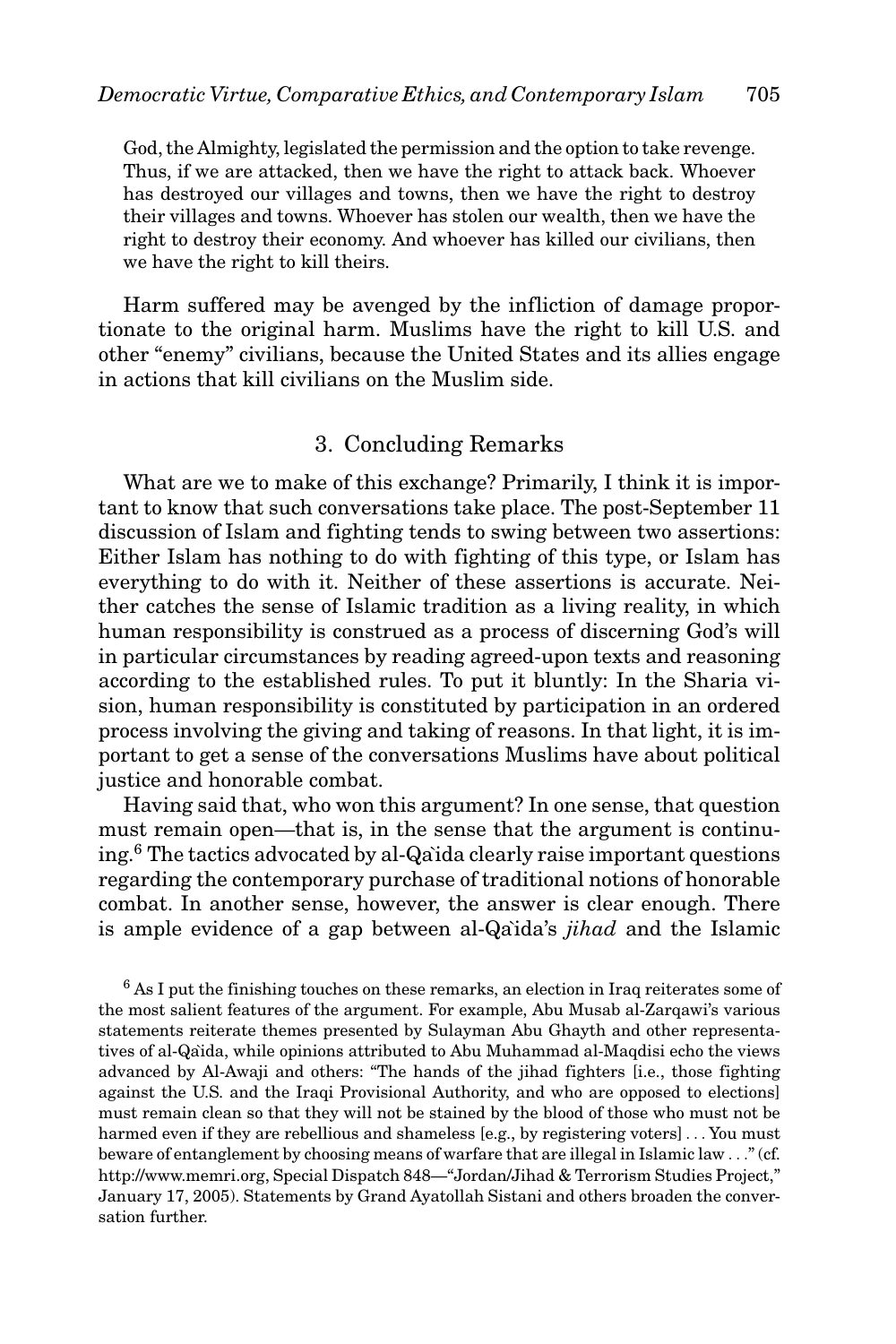tradition. The arguments between the advocates of divine law governance in contemporary Islam make it clear that advocating indiscriminate fighting, at least as a matter of settled policy, is a problematic course of action. What must be left open, or so I feel constrained to say at present, is whether there might be certain "emergencies" or extreme circumstances in which conscientious Muslims might argue that temporary or selected exceptions to the general norms of honorable combat might be justified, or at least that those carrying them out might be excused. This issue needs further analysis, not least by way of sustained attention to the rhetoric of al-Qa`ida and its Muslim critics.

There is of course much more to be said with respect to the contemporary Muslim argument related to al-Qa`ida. In these remarks, I have tried to display one set of arguments among certain groups of "allied" Muslims concerning al-Qa`ida's tactics. A more complete account would analyze arguments advanced by pluralists, as well as by these advocates of divine law governance in the strict sense. For now, I can conclude in this way: The post-9/11 Muslim discussion of al-Qa`ida tactics suggests the power of certain ideas; for example, that there are limits on what one can do, even when one is fighting for justice. In this sense, the post-9/11 conversation among Muslims goes back to the Qur'an itself, which at 2:190 indicates to believers:

Fight against those who fight against you, but do not violate the limits! God does not approve those who violate the limits.

I believe this is a notion in which all of us have an interest—Jews, Christians, Muslims, religious and nonreligious people alike. I offer the analysis in this context as a small example of the kind of listening and answering back, which I believe is consistent with the spirit of *Democracy and Tradition*.

### **REFERENCES**

Abu Ghayth, Sulayman

2002 "In the Shadow of the Lances." *MEMRI Special Dispatch Series*, 388. At http://memri.org/bin/articles.cgi?Page=archives&Area= sd&ID=SP38802 (accessed December, 2002).

Al-Awaji, Shaykh Muhsin

2002 Interview with *Al-Jazeera*. "Saudi Opposition Sheikhs on America, Bin Laden, and Jihad." *MEMRI Special Dispatch Series*, 400. At http://memri.org/bin/articles.cgi?Page=archives&Area=sd&ID= SP40002 (accessed December, 2002).

Bin Ladin, Usama

2002 "Letter to America." At http://observer.guardian.co.uk/worldview/ story/0,11581,845725,00.html (accessed December, 2002).